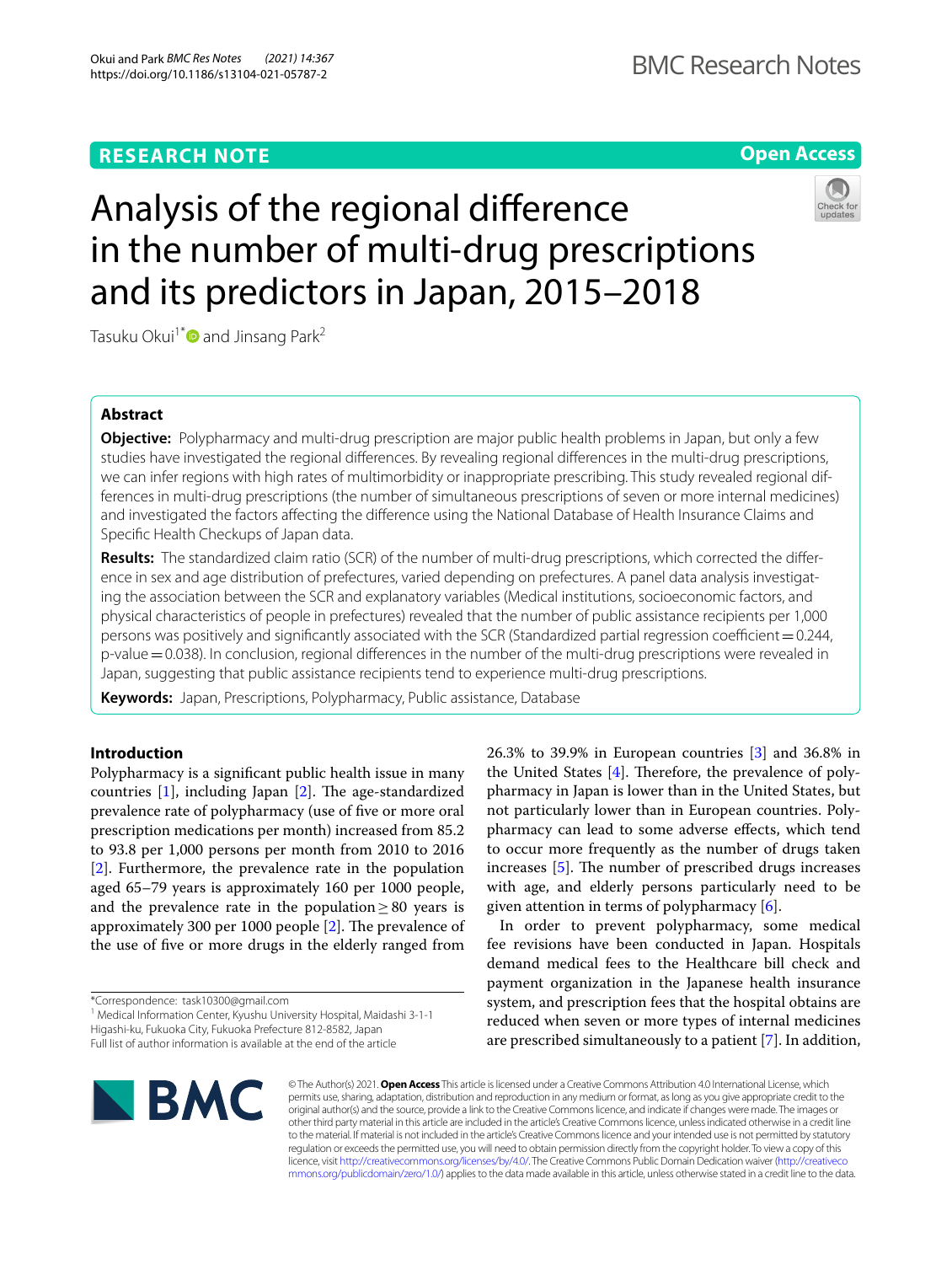the reduction of prescription fees are applied when three or more types of the same kind of psychotropic drugs (one of hypnotics, antidepressants, anxiolytics, and antipsychotics) are prescribed simultaneously [\[7\]](#page-6-6). It is important to assess the current status of the multi-drug prescriptions and factors associated with multi-drug prescriptions in Japan using nationally representative data. In other countries, low socioeconomic status as well as multimorbidity are risk factors for polypharmacy  $[8-11]$  $[8-11]$ . In Japan, multimorbidity is a determinant of polypharmacy [[12,](#page-6-9) [13\]](#page-6-10), while only a few studies have examined an association between low socioeconomic characteristics and polypharmacy. National Database of Health Insurance Claims and Specifc Health Checkups of Japan (NDB) is a database owned by the Ministry of Health, Labour, and Welfare in Japan [[14\]](#page-6-11), and it collects most of claims data in all of Japan under a law. The database contains valuable data for revealing trends of prescriptions, diseases, and medical practices in Japan, and it has been used in previous studies. A part of NDB data is publicly available now as NDB Open data, and studies using them have been conducted recently [[15–](#page-6-12)[17\]](#page-6-13). NDB Open data contains prescription data by prefecture, and it will be useful for revealing regional diferences in prescription trends [\[18](#page-6-14)]. On the other hand, studies revealing regional diferences in multi-drug prescriptions are few in Japan. By revealing regional diferences in the multi-drug prescriptions, we could infer regions where the proportion of multimorbidity patients is large or inappropriate prescriptions are conducted. NDB data have been used by the Ministry of Health, Labour, and Welfare for revealing regional diferences in proportions of multi-drug prescriptions among all the prescriptions [[19\]](#page-6-15). However, only out-of-prescriptions data gathered from pharmacies have been used [\[19](#page-6-15)], and regional diferences taking into account in-hospital prescriptions have not been revealed. In addition, we need to take into account the population for each prefecture to compare the number of multidrug prescriptions among prefectures. Moreover, a study investigating the factors afecting the regional diference has not been conducted in Japan, and the reason for the regional diference is unknown.

In this study, we revealed regional diferences in the number of multi-drug prescriptions in Japan and investigated the factorsafecting the diference.

# **Main text**

## **Materials and methods**

In Japan, prescription fees that a medical institution obtains are reduced when seven or more types of internal medicines are simultaneously prescribed to a patient (exceptions are in case of emergency and short administration periods), and the number of multi-drug prescriptions can be determined from claims data. Therefore, medical practice codes of simultaneous prescription of seven or more types of internal medicines were used as an indicator for multi-drug prescriptions (Medical practice code in Japan: 120002610 and 120002710). The number of claims by year, age group, sex, and the number of claims by year for each prefecture in Japan were obtained from the NDB Open data [\[20\]](#page-6-16). In addition, we obtained population data by year, age group, and sex from the Basic Resident Register data in Japan [\[21\]](#page-6-17).

Variables related to medical institutions, socioeconomic factors, and physical characteristics of people in prefectures were used as factors for investigating the association with the number of the simultaneous prescriptions of seven or more types of internal medicines. The variable used and the data source are shown in Addi-tional file [1](#page-5-0): Table  $S1$   $[20, 22, 23]$  $[20, 22, 23]$  $[20, 22, 23]$  $[20, 22, 23]$  $[20, 22, 23]$  $[20, 22, 23]$ . The specific health checkups are conducted every year for insured persons and their dependents aged 40–74 years [[24\]](#page-6-20). Data from 2015 to 2018 are publicly available for multi-drug prescriptions, but all the data for each prefecture could only be obtained from 2015 to 2017. Therefore, data from 2015 to 2017 were used for the regression analysis.

For the statistical analysis, we calculated the number of claims for the multi-drug prescription per capita in Japan by sex and age group, and calculated the expected number of the claims for each prefecture taking into account age group and sex-specifc population for each prefecture. Then, we calculated the standardized claim ratio (SCR) from the actual number of claims and the expected number of claims as is conducted in previous studies  $[25, 26]$  $[25, 26]$  $[25, 26]$ . The mean of SCR is set to be 100 for each year. In addition, a linear mixed-efects model was used in panel data analysis to determine if there is an association between the SCR and the explanatory variables, and information on prefecture was used as a random efect. The outcome (SCR) and the explanatory variables were standardized, and standardized partial regression coeffcient (SPRC) and 95% confdence intervals were calculated. A statistically signifcant diference was judged based on a p-value  $< 0.05$ , and two-sided statistical tests were conducted. All statistical analyses were conducted using R 3.6.3 ([https://www.r-project.org/\)](https://www.r-project.org/). This study does not require the approval of an institutional review committee, as it analyzed publicly available government statistics. Data did not include individual information of patients.

# **Results**

Table [1](#page-2-0) shows the number of the multi-drug prescription per 1000 persons by age group, sex, and year. The number of claims per 1000 persons increased with age,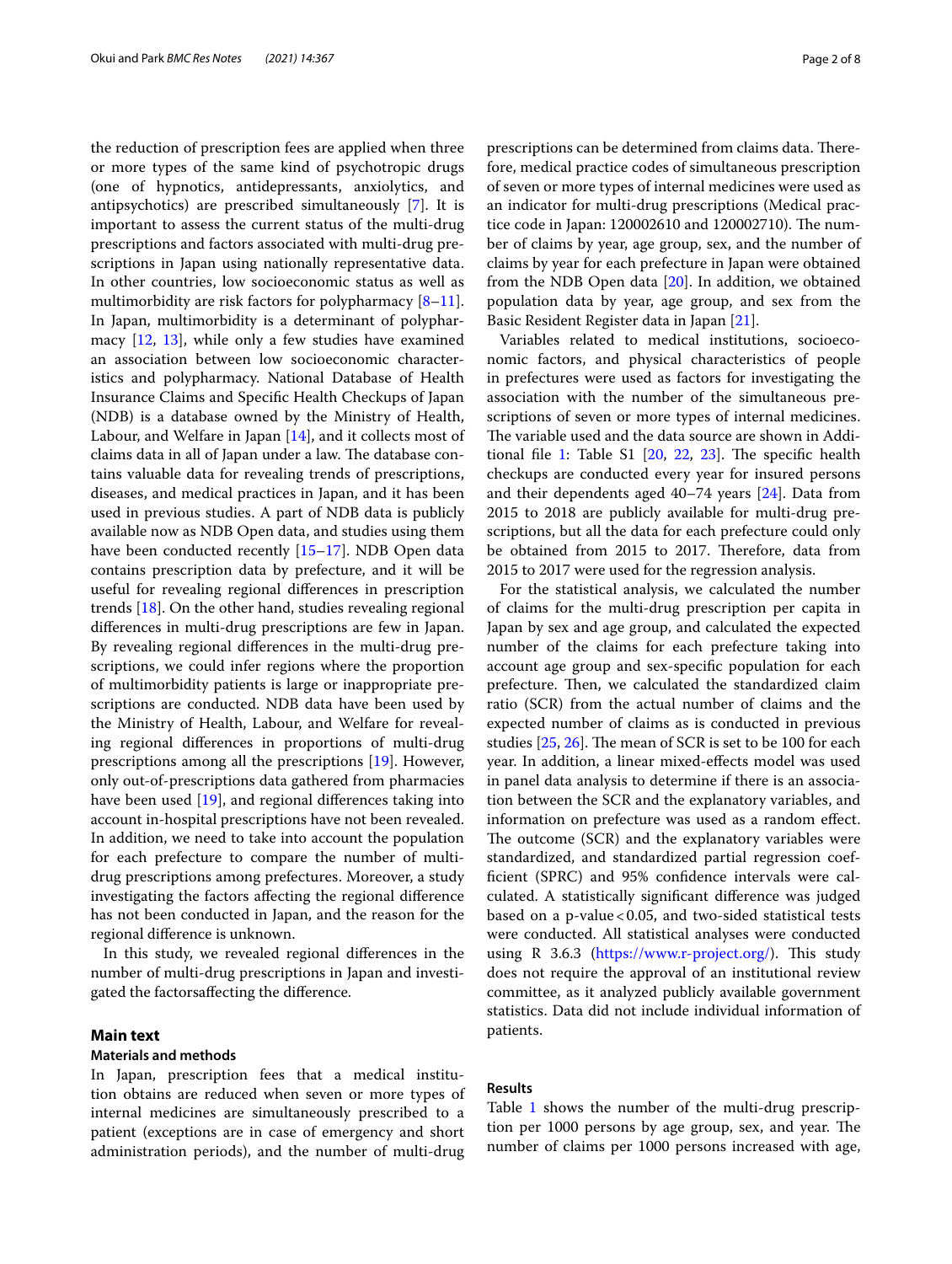|       |         | Age group       |                               |               |      |           |           |           |       |       |       |       |       |       |           |           |           |           |        |
|-------|---------|-----------------|-------------------------------|---------------|------|-----------|-----------|-----------|-------|-------|-------|-------|-------|-------|-----------|-----------|-----------|-----------|--------|
| Year  | $0 - 4$ |                 | $5-9$ $10-14$ $15-19$ $20-24$ |               |      | $25 - 29$ | $30 - 34$ | $35 - 39$ | 40-44 | 45-49 | 50-54 | 55-59 | 60-64 | 65-69 | $70 - 74$ | $75 - 79$ | $80 - 84$ | $85 - 89$ | 89     |
| Vlen  |         |                 |                               |               |      |           |           |           |       |       |       |       |       |       |           |           |           |           |        |
| 2015  | 5.4     | 6.6             | 67                            | 7.4           | 11.3 | ∽.<br>R   | 31.0      | 49.0      | 76.2  | 120.8 | 175.4 | 243.9 | 329.8 | 452.2 | 684.0     | 965.0     | 1270.4    | 1457.6    | 1353.3 |
| 2016  | 4.5     | $\overline{61}$ | 62                            | $\frac{8}{6}$ | 9.7  | 17.1      | 26.4      | 42.4      | 68.1  | 109.8 | 167.8 | 232.7 | 310.0 | 430.9 | 624.7     | 862.9     | 1149.9    | 1312.1    | 1205.2 |
| 2017  | 4.0     | 5.5             | 64                            | 7.0           | 9.9  | Ċ.        | 26.6      | 41.9      | 68.4  | 110.1 | 68.7  | 238.3 | 317.2 | 435.7 | 601.7     | 854.5     | 130.5     | 1300.4    | 1222.2 |
| 2018  | 3.7     | 53              | 63                            | 6.8           | 9.0  | œ<br>뜨    | 24.4      | 37.5      | 62.2  | 100.4 | 158.0 | 224.1 | 296.9 | 403.6 | 546.7     | 766.6     | 1027.7    | 1180.6    | 1143   |
| Women |         |                 |                               |               |      |           |           |           |       |       |       |       |       |       |           |           |           |           |        |
| 2015  | 4.6     | 54              | 54                            | 8.7           | 17.4 | O)<br>న   | 41.5      | 55.3      | 72.0  | 92.7  | 122.2 | 160.4 | 213.8 | 300.1 | 528.6     | 855.5     | 1242.9    | 1473.9    | 1243.9 |
| 2016  | 3.9     | 4.8             | 5.0                           | 7.5           | 14.9 | LN.<br>26 | 36.0      | 48.3      | 65.0  | 83.2  | 113.6 | 149.2 | 197.0 | 279.4 | 467.2     | 743.7     | 1097.9    | 1316.6    | 112.0  |
| 2017  | 3.6     | 4.5             | 51                            | 7.9           | 15.0 | O.<br>12  | 37.0      | 49.2      | 66.5  | 85.5  | 114.2 | 149.9 | 197.4 | 277.9 | 435.4     | 719.4     | 1061.9    | 1288.7    | 119.4  |
| 2018  | 33      | $\ddot{4}$      | 4.9                           | 7.5           | 13.8 | Ź.<br>21  | 33.4      | 44.5      | 60.6  | 78.5  | 105.4 | 139.1 | 182.4 | 251.8 | 380.5     | 625.3     | 941.8     | 1148.4    | 1004.5 |
|       |         |                 |                               |               |      |           |           |           |       |       |       |       |       |       |           |           |           |           |        |

<span id="page-2-0"></span>

| 5<br>l<br>j.<br>ļ                                      |
|--------------------------------------------------------|
| j<br>ļ<br>.<br>.                                       |
| I<br>Í                                                 |
| i<br>ļ<br>l<br>j<br>١                                  |
| I<br>١<br>j<br>5<br>١<br>5<br>I                        |
| ļ<br>Į                                                 |
| $\overline{\phantom{a}}$<br>١<br>ţ<br>ţ<br>İ<br>ł<br>ł |
| ì<br>J<br>I<br>١<br>I<br>ļ                             |
| ١<br>)<br>)<br>ł<br>Ì<br>ļ<br>j<br>١<br>Ĵ              |
| í<br>j<br>ī<br>١<br>Ï<br>ī<br>l                        |
| Į<br>I<br>1<br>J<br>l                                  |
| Ì<br>í<br>١<br>í<br>Í<br>ć                             |
| t<br>I<br>Ó<br>ŕ<br>ï<br>ŕ<br>į<br>Ć<br>ï              |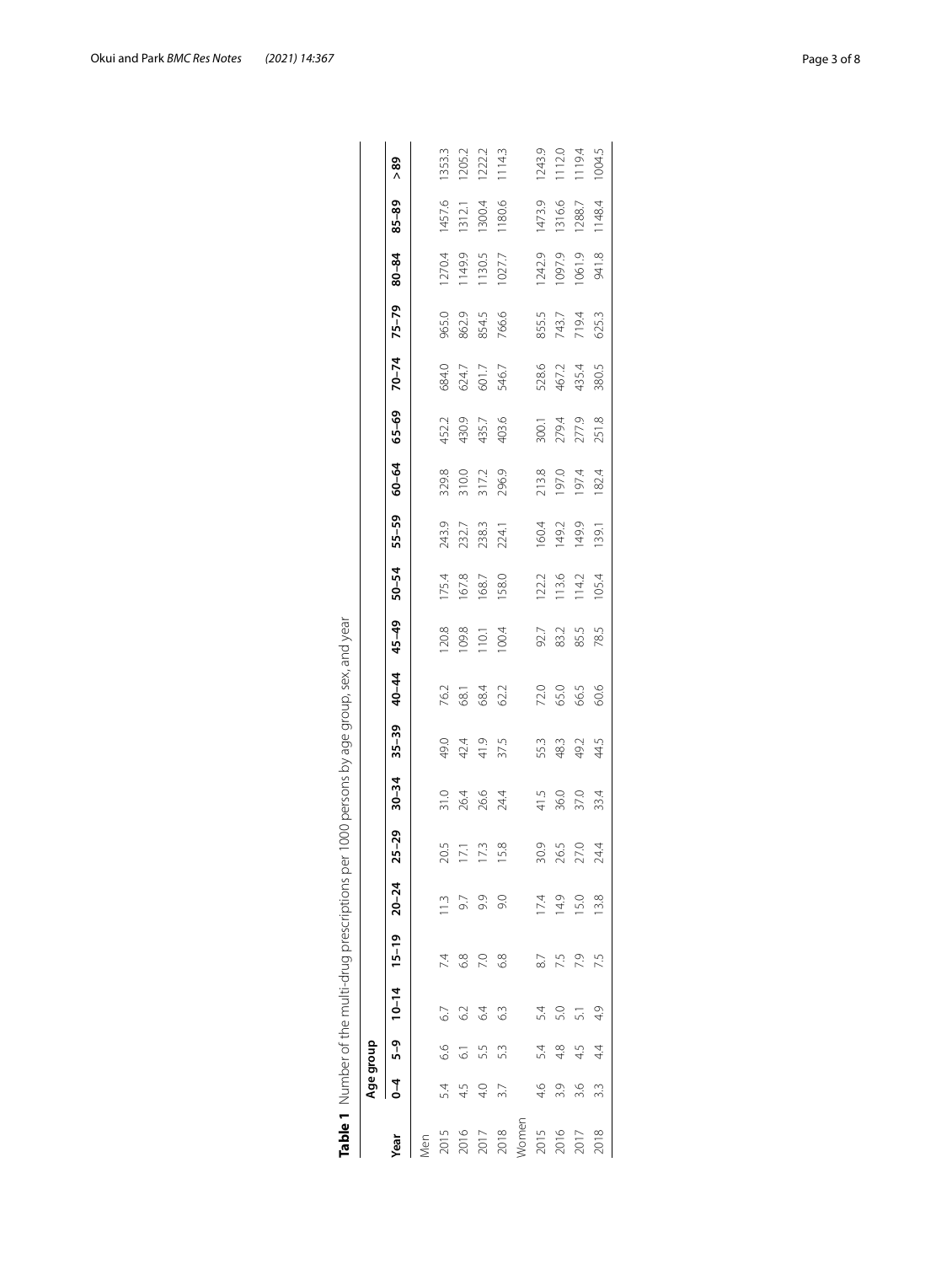and the number tended to be larger for men than that for women in the middle ages.

Table [2](#page-4-0) shows the number of the multi-drug prescription per 1,000 persons and SCR by year and prefecture. The SCR varied depending on prefectures, and the yearly fluctuation of the value was small. The SCR for Nagasaki was the largest every year, and those for Hiroshima and Saga were also large compared with the other prefectures. In contrast, the SCR for Toyama was the smallest every year, and those for Wakayama and Fukui were also relatively small.

The Additional file [1](#page-5-0): Table S2 shows the median  $(Q1 -$ Q3) of the explanatory variables used in the linear mixedefects model.

Table [3](#page-5-1) shows the results of the linear mixed-effects model. The absolute value of SPRC indicates the degree of association between the explanatory variable and the outcome, and the larger the SPRC, the stronger is the association. The linear mixed-effects model assumes that the outcome variables follow a normal distribution, thereby confrming that the SCR distribution does not deviate signifcantly from the normal distribution.

As a result, the number of public assistance recipients per 1000 persons was positively associated with the SCR  $(SPRC = 0.244, p-value = 0.038)$ , and the absolute value of the SPRC was also the largest among the explanatory variables. On the other hand, the physical characteristics were not associated with the outcome.

#### **Discussion**

We showed regional diferences in multi-drug prescriptions in Japan and identifed a factor associated with the difference. The number of multi-drug prescriptions in a prefecture was associated with the number of recipients of public assistance in the prefecture. Here we briefy discuss the possible reasons for this association.

Persons with low income have been shown to be related to multimorbidity. Multimorbidity is closely related to polypharmacy [\[27,](#page-6-23) [28\]](#page-6-24), and is considered to be a cause of multi-drug prescription. There are many studies that show the association between multimorbidity and low socioeconomic status [\[29,](#page-6-25) [30\]](#page-6-26). Low socioeconomic status is associated with several causes of morbidity in Japan, such as obesity, hypertension, diabetes complications, and psychological distress [\[31](#page-6-27)[–34\]](#page-6-28). It is also related to health behaviors, such as smoking and heavy alcohol drinking [[35\]](#page-6-29). Moreover, low socioeconomic status leads to lower utilization of medical care [\[36](#page-6-30), [37](#page-7-0)], and there is a possibility that delay of early treatment and early detection of diseases can lead to multimorbidity.

In addition, it is considered that patients with multimorbidity or psychiatric diseases tend to become recipients of public assistance because these patients have difficulties in working [[38,](#page-7-1) [39](#page-7-2)]. The proportion of lifestyle-related diseases are known to be higher in recipients of public assistance compared with the general population  $[40]$  $[40]$  $[40]$ . In addition, the prevalence of patients with a psychiatric disease is higher in recipients of public assistance [[41](#page-7-4)], and psychiatric diseases and lifestylerelated diseases, such as metabolic syndromes, have been reported to be closely related [\[42](#page-7-5)]. Besides, it is known that a certain number of recipients of public assistance frequently consult a medical institution [\[43\]](#page-7-6), possibly because hospital visits are free of charge for recipients of public assistance. These frequent visits to a hospital might be somehow related to the multi-drug prescriptions.

On the other hand, physical characteristics related to lifestyle-related diseases were not associated with the outcome. It is known that obesity or other lifestylerelated diseases are associated with polypharmacy [[44–](#page-7-7)[46\]](#page-7-8). Participation in specifc health checkups is not mandatory in Japan  $[47]$  $[47]$ ; thus, there is a possibility that people with low health status tended not to participate in the checkups. In addition, uninsured persons do not participate in the checkups. Therefore, there is a possibility that the participation rate per capita varied depending on prefectures, which might have afected the results regarding the physical characteristics.

This study indicated a possibility that public assistance recipients tend to experience multi-drug prescriptions and fall into polypharmacy. It is considered that multimorbidity patients or psychiatric patients tend to become recipients of public assistance. However, for some public assistance recipients, there are cases of excessive multidrug prescriptions. Therefore, it is necessary for medical practitioners and social workers to recheck the number of medicines taken by public assistance recipients and their consultation behaviors to medical institutions. In addition, putting restrictions on frequent visits to medical institutions might be needed for some recipients of public assistance, in order to prevent unnecessary multidrug prescriptions.

## **Limitations**

There are some limitations to this study. First, the classifcation of claims data by the prefectures was conducted based on the place of medical institutions, and some diferences between a prefecture of medical institutions where multi-drug prescriptions were conducted and a prefecture where a patient with multi-drug prescriptions lives may have existed. Secondly, this is an ecological study, and there was a possibility that the association would not be evident upon analysis of individual data. A further study investigating an association between the recipient of public assistance and multidrug prescriptions using individual data is needed for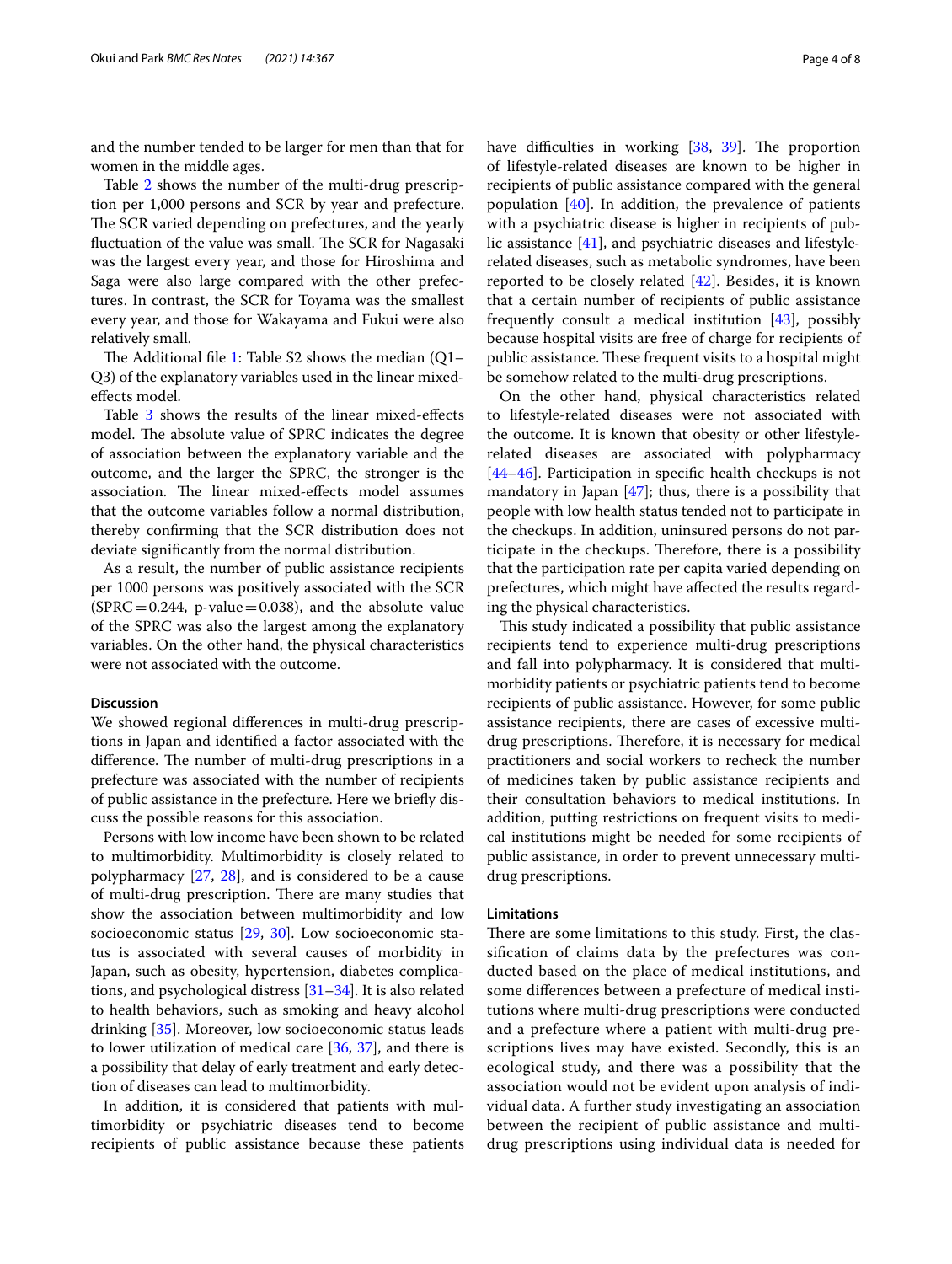<span id="page-4-0"></span>

|            |       | Number of the multi-drug prescriptions per 1,000 persons |       |       | <b>SCR</b> |       |       |       |
|------------|-------|----------------------------------------------------------|-------|-------|------------|-------|-------|-------|
| Prefecture | 2015  | 2016                                                     | 2017  | 2018  | 2015       | 2016  | 2017  | 2018  |
| Hokkaido   | 373.3 | 341.7                                                    | 343.3 | 324.0 | 126.1      | 125.3 | 124.8 | 127.9 |
| Aomori     | 363.1 | 338.8                                                    | 342.7 | 320.4 | 118.0      | 119.6 | 119.7 | 121.4 |
| Iwate      | 313.7 | 291.0                                                    | 296.0 | 272.8 | 98.4       | 99.5  | 100.7 | 101.0 |
| Miyagi     | 312.3 | 285.9                                                    | 286.7 | 266.9 | 115.6      | 115.3 | 114.7 | 116.0 |
| Akita      | 413.9 | 376.0                                                    | 373.9 | 349.0 | 118.7      | 117.4 | 115.9 | 117.8 |
| Yamagata   | 290.0 | 271.4                                                    | 275.1 | 256.6 | 89.0       | 91.1  | 92.1  | 93.9  |
| Fukushima  | 359.9 | 327.4                                                    | 326.6 | 294.8 | 119.9      | 119.3 | 118.3 | 116.2 |
| Ibaraki    | 278.3 | 258.6                                                    | 259.1 | 240.9 | 102.8      | 103.5 | 102.8 | 103.6 |
| Tochigi    | 271.2 | 246.2                                                    | 248.6 | 229.8 | 101.1      | 99.7  | 99.9  | 100.2 |
| Gunma      | 264.3 | 242.9                                                    | 245.0 | 222.1 | 94.5       | 94.5  | 94.6  | 93.1  |
| Saitama    | 221.3 | 206.4                                                    | 209.3 | 195.3 | 89.8       | 90.4  | 90.4  | 91.1  |
| Chiba      | 203.9 | 191.5                                                    | 194.8 | 178.9 | 79.8       | 81.0  | 81.5  | 81.0  |
| Tokyo      | 258.6 | 237.3                                                    | 235.5 | 214.7 | 107.8      | 108.3 | 107.3 | 107.0 |
| Kanagawa   | 208.0 | 194.1                                                    | 197.0 | 184.0 | 84.4       | 85.3  | 85.6  | 86.6  |
| Niigata    | 256.6 | 236.4                                                    | 237.0 | 219.2 | 82.6       | 83.0  | 82.8  | 83.5  |
| Toyama     | 232.8 | 213.9                                                    | 213.4 | 195.9 | 76.5       | 76.7  | 76.1  | 76.2  |
| Ishikawa   | 286.2 | 263.6                                                    | 263.8 | 239.0 | 102.0      | 102.3 | 101.7 | 100.3 |
| Fukui      | 234.5 | 214.2                                                    | 215.0 | 198.7 | 80.0       | 79.8  | 79.9  | 80.5  |
| Yamanashi  | 306.0 | 277.8                                                    | 277.2 | 250.4 | 104.2      | 103.0 | 102.0 | 100.1 |
| Nagano     | 280.0 | 252.0                                                    | 255.2 | 232.8 | 90.6       | 89.2  | 90.1  | 89.7  |
| Gifu       | 248.3 | 223.8                                                    | 228.8 | 209.0 | 87.6       | 86.0  | 87.2  | 86.6  |
| Shizuoka   | 232.8 | 213.3                                                    | 214.8 | 197.5 | 82.7       | 82.3  | 82.3  | 82.2  |
| Aichi      | 208.1 | 192.5                                                    | 196.0 | 178.9 | 85.5       | 85.9  | 86.8  | 86.0  |
| Mie        | 228.8 | 206.1                                                    | 211.7 | 192.0 | 80.8       | 79.2  | 80.9  | 79.7  |
| Shiga      | 226.6 | 209.3                                                    | 211.2 | 189.9 | 90.2       | 90.6  | 90.6  | 88.5  |
| Kyoto      | 231.4 | 214.3                                                    | 216.5 | 198.7 | 83.5       | 84.0  | 84.2  | 84.0  |
| Osaka      | 259.3 | 241.4                                                    | 245.4 | 221.9 | 100.4      | 101.0 | 101.6 | 99.8  |
| Hyogo      | 259.9 | 238.4                                                    | 240.1 | 220.4 | 96.1       | 95.6  | 95.3  | 95.0  |
| Nara       | 243.3 | 229.1                                                    | 234.4 | 219.6 | 85.6       | 87.1  | 88.0  | 89.2  |
| Wakayama   | 246.8 | 224.2                                                    | 227.1 | 206.0 | 79.6       | 78.7  | 79.1  | 78.2  |
| Tottori    | 293.5 | 271.2                                                    | 279.2 | 253.5 | 94.8       | 96.0  | 98.6  | 97.7  |
| Shimane    | 369.6 | 333.8                                                    | 341.2 | 320.7 | 110.1      | 109.3 | 111.6 | 115.3 |
| Okayama    | 338.6 | 304.0                                                    | 300.1 | 276.3 | 116.5      | 114.2 | 112.2 | 112.8 |
| Hiroshima  | 371.8 | 336.4                                                    | 333.8 | 298.8 | 133.1      | 131.2 | 129.4 | 126.3 |
| Yamaguchi  | 340.1 | 308.2                                                    | 312.3 | 282.0 | 105.7      | 104.5 | 105.3 | 103.8 |
| Tokushima  | 281.6 | 254.3                                                    | 262.2 | 241.0 | 89.5       | 88.2  | 90.7  | 90.8  |
| Kagawa     | 336.5 | 311.5                                                    | 319.5 | 305.2 | 112.8      | 114.2 | 116.6 | 121.6 |
| Ehime      | 241.1 | 223.8                                                    | 230.0 | 214.2 | 77.7       | 78.7  | 80.5  | 81.8  |
| Kochi      | 377.5 | 345.1                                                    | 347.1 | 322.6 | 113.1      | 113.0 | 113.1 | 114.9 |
| Fukuoka    | 317.7 | 291.8                                                    | 293.8 | 268.6 | 120.2      | 120.3 | 120.5 | 120.2 |
| Saga       | 388.3 | 353.6                                                    | 353.4 | 325.8 | 134.0      | 133.2 | 132.7 | 133.7 |
| Nagasaki   | 438.6 | 399.3                                                    | 392.6 | 351.3 | 142.6      | 141.5 | 138.3 | 134.9 |
| Kumamoto   | 357.4 | 324.7                                                    | 326.2 | 299.0 | 118.1      | 117.4 | 117.6 | 117.9 |
| Oita       | 362.6 | 332.4                                                    | 335.1 | 310.1 | 116.8      | 116.9 | 117.2 | 118.3 |
| Miyazaki   | 331.9 | 306.5                                                    | 312.0 | 290.0 | 108.7      | 109.4 | 110.7 | 112.3 |
| Kagoshima  | 340.0 | 303.1                                                    | 301.8 | 280.8 | 109.0      | 106.4 | 105.8 | 107.8 |
| Okinawa    | 222.4 | 210.5                                                    | 213.9 | 199.6 | 100.3      | 103.2 | 103.9 | 105.1 |

*SCR* standardized claim ratio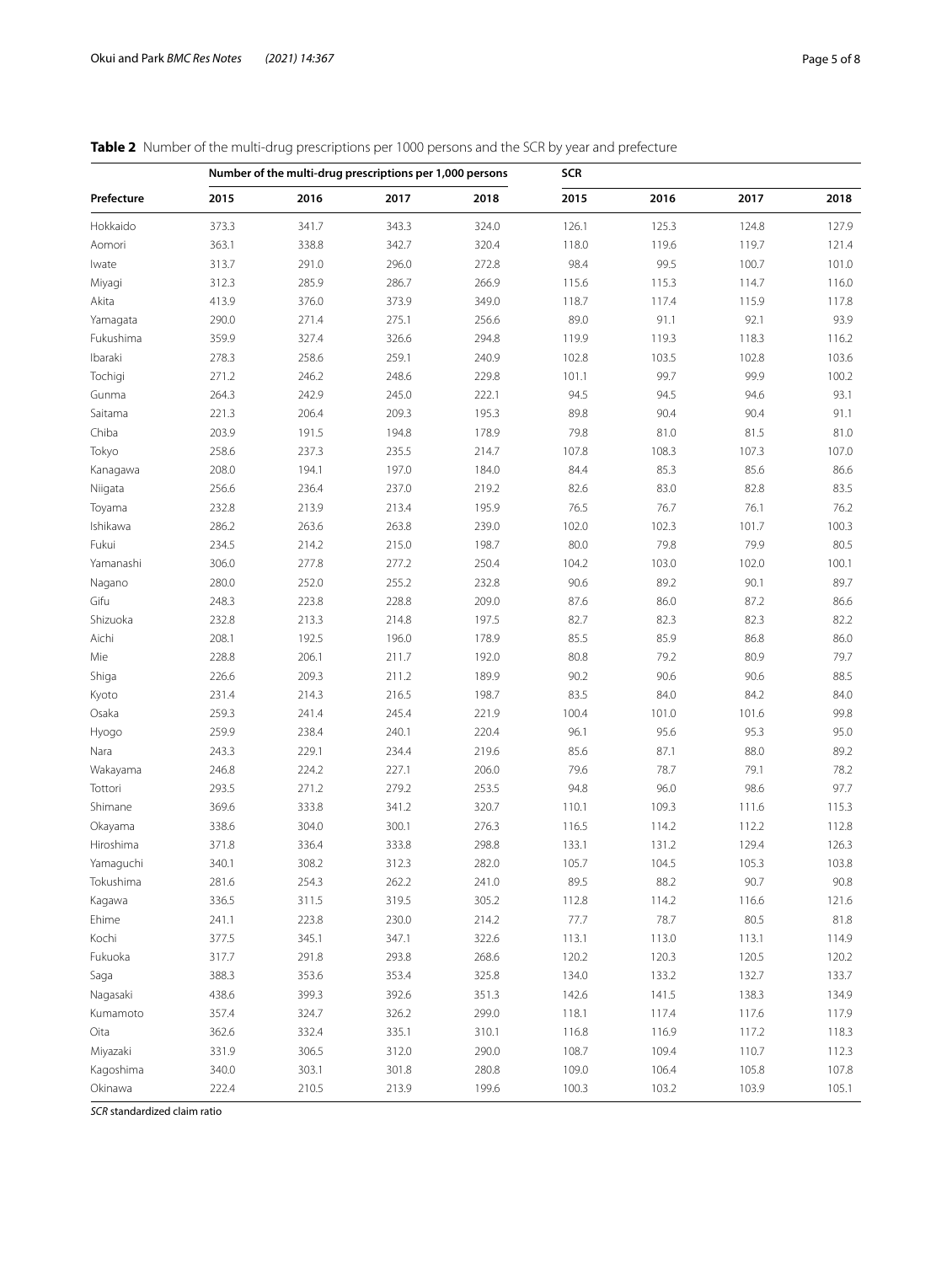# <span id="page-5-1"></span>**Table 3** The results of linear mixed effects model

| Variable                                                        | <b>SPRC (95% CI)</b>         | p-value |
|-----------------------------------------------------------------|------------------------------|---------|
| Medical institutions                                            |                              |         |
| Number of hospitals per 100,000 persons                         | $0.190 (-0.095, 0.477)$      | 0.216   |
| Number of medical clinics per 100,000 persons                   | $-0.075$ ( $-0.294$ , 0.144) | 0.522   |
| Number of pharmacies per 100,000 persons                        | $0.124 (-0.024, 0.285)$      | 0.106   |
| Socioeconomic factors                                           |                              |         |
| Population density (person per hectare)                         | $0.060$ ( $-0.268, 0.389$ )  | 0.733   |
| Proportion of non-Japanese persons                              | $0.011 (-0.189, 0.203)$      | 0.914   |
| Number of public assistance recipients per 1000 persons         | 0.244(0.027, 0.461)          | 0.038   |
| Taxable income per capita (unit: 1000 yen)                      | $-0.045$ ( $-0.318$ , 0.222) | 0.752   |
| Financial capability index                                      | $-0.098$ ( $-0.343$ , 0.159) | 0.458   |
| Physical characteristics                                        |                              |         |
| Proportion of persons whose HbA1c (NGSP) $\geq$ 6.5 (%)         | $0.018 (-0.037, 0.073)$      | 0.546   |
| Proportion of persons whose systolic $BP \ge 140$ (mmHg)        | $0.020 (-0.062, 0.100)$      | 0.640   |
| Proportion of persons whose BMI $>$ 25 (kg/m <sup>2</sup> )     | $0.028 (-0.106, 0.163)$      | 0.697   |
| Proportion of persons whose triglycerides $\geq$ 150 (mg/dl)    | $-0.021$ ( $-0.158$ , 0.111) | 0.763   |
| Proportion of elderly persons requiring support or nursing care | $0.026$ ( $-0.079, 0.133$ )  | 0.646   |
|                                                                 |                              |         |

*SPRC* standardized partial regression coefcient, *CI* confdence intervals, *NGSP* National Glycohemoglobin Standardization Program, *BP* blood pressure, *BMI* body mass index

verification. Thirdly, we could not reveal the types of drugs for the multi-drug prescriptions and the diseases of patients to whom multi-drugs prescriptions were given. By revealing these characteristics, we could better understand the reason for the regional diferences. Finally, some unobserved confounding factors might explain the association between the number of the recipients of public assistance and the multi-drug prescriptions. Factors, such as proportion of persons having psychological distress, proportion of patients with chronic diseases, frailty, and educational level need to be taken into account in a future research [\[48](#page-7-10)[–50\]](#page-7-11). On the other hand, this study used the NDB data in Japan, and the results of this study represents trends in all of Japan and are generalizable to all Japnanese people.

#### **Abbreviations**

SPRC: Standardized partial regression coefficient; CI: Confidence intervals; NGSP: National Glycohemoglobin Standardization Program; BP: Blood pressure; BMI: Body mass index; SCR: Standardized claim ratio (SCR); NDB: National Database of Health Insurance Claims and Specifc Health Checkups of Japan (NDB.

#### **Supplementary Information**

The online version contains supplementary material available at [https://doi.](https://doi.org/10.1186/s13104-021-05787-2) [org/10.1186/s13104-021-05787-2](https://doi.org/10.1186/s13104-021-05787-2).

<span id="page-5-0"></span>**Additional fle 1**: **Table S1**. Variables used in the analysis. **Table S2**. Median (Q1-Q3) of the explanatory variables used in the linear mixed effects model.

#### **Acknowledgements**

Enago has proofread the manuscript.

#### **Authors' contributions**

Conceptualization: TO, JP. Data curation: TO. Formal analysis: TO. Methodology: TO. Funding acquisition: JP. Writing—original draft: TO. Writing—review and editing: TO, JP. All authors read and approved the fnal manuscript.

#### **Funding**

This research was supported by the JSPS KAKENHI Grant Number 21K17231.

#### **Availability of data and materials**

The data used in this study can be obtained from websites of government statistics in Japan (The Survey of population, demographics, and household number based on the basic resident register. [cited 17 July 2021]. Available from: [https://www.e-stat.go.jp/stat-search/fles?page](https://www.e-stat.go.jp/stat-search/files?page=1&toukei=00200241&tstat=000001039591)=1&toukei=00200241& tstat=[000001039591;](https://www.e-stat.go.jp/stat-search/files?page=1&toukei=00200241&tstat=000001039591) e-Stat General counter for government statistics. [cited 17 July 2021]. Available from: [https://www.e-stat.go.jp/regional-statistics/](https://www.e-stat.go.jp/regional-statistics/ssdsview) [ssdsview](https://www.e-stat.go.jp/regional-statistics/ssdsview); NDB Open data. [cited 17 July 2021]. Available from: [https://www.](https://www.mhlw.go.jp/stf/seisakunitsuite/bunya/0000177182.html.;Data) [mhlw.go.jp/stf/seisakunitsuite/bunya/0000177182.html.;Data](https://www.mhlw.go.jp/stf/seisakunitsuite/bunya/0000177182.html.;Data) of the Report on the Status of the Long-term Care. [cited 19 August 2021]. Available from: https://www.e-stat.go.jp/stat-search/files?page=1&toukei=00450351&tstat= [000001031648.](https://www.e-stat.go.jp/stat-search/files?page=1&toukei=00450351&tstat=000001031648)

### **Declarations**

#### **Ethics approval and consent to participate**

Not applicable. We analyzed government statistics data that are publicly available. No administrative permissions were required to access the data used in this study.

#### **Consent for publication**

Not applicable.

#### **Competing interests**

The authors have no confict of interest associated with the material presented in this paper.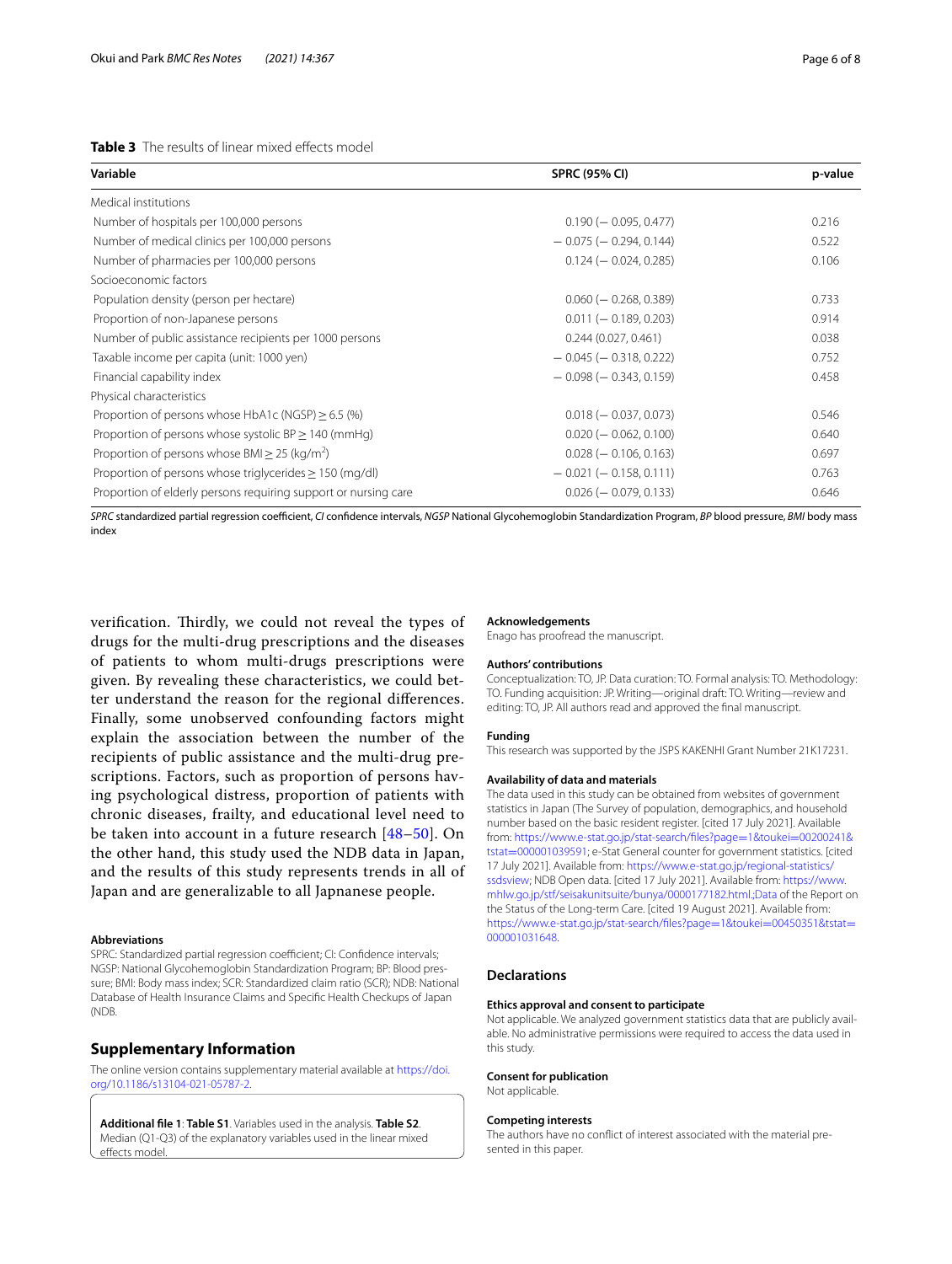#### **Author details**

<sup>1</sup> Medical Information Center, Kyushu University Hospital, Maidashi 3-1-1 Higashi-ku, Fukuoka City, Fukuoka Prefecture 812-8582, Japan. <sup>2</sup>Department of Pharmaceutical Sciences, International University of Health and Welfare, Fukuoka, Japan.

Received: 21 July 2021 Accepted: 14 September 2021 Published online: 20 September 2021

#### **References**

- <span id="page-6-0"></span>Masnoon N, Shakib S, Kalisch-Ellett L, Caughey GE. What is polypharmacy? A systematic review of defnitions. BMC Geriatr. 2017;17(1):230.
- <span id="page-6-1"></span>2. Onoue H, Koyama T, Zamami Y, Hagiya H, Tatebe Y, Mikami N, Shinomiya K, Kitamura Y, Hinotsu S, Sendo T, Ouchi Y, Kano MR. Trends in polypharmacy in Japan: A Nationwide Retrospective Study. J Am Geriatr Soc. 2018;66(12):2267–73.
- <span id="page-6-2"></span>3. Midão L, Giardini A, Menditto E, Kardas P, Costa E. Polypharmacy prevalence among older adults based on the survey of health, ageing and retirement in Europe. Arch Gerontol Geriatr. 2018;78:213–20.
- <span id="page-6-3"></span>4. Young EH, Pan S, Yap AG, Reveles KR, Bhakta K. Polypharmacy prevalence in older adults seen in United States physician offices from 2009 to 2016. PLoS ONE. 2021;16(8):e0255642.
- <span id="page-6-4"></span>5. Kojima T, Akishita M, Kameyama Y, Yamaguchi K, Yamamoto H, Eto M, Ouchi Y. Factors associated with prolonged hospital stay in a geriatric ward of a university hospital in Japan. J Am Geriatr Soc. 2012;60(6):1190–1.
- <span id="page-6-5"></span>6. Mabuchi T, Hosomi K, Yokoyama S, Takada M. Polypharmacy in elderly patients in Japan: analysis of Japanese real-world databases. J Clin Pharm Ther. 2020;45(5):991–6.
- <span id="page-6-6"></span>7. Ministry of Health, Labour and Welfare. Medical fee revision. [cited 2021 9 June]. Available from: [https://www.mhlw.go.jp/stf/seisakunitsuite/bunya/](https://www.mhlw.go.jp/stf/seisakunitsuite/bunya/0000106602.html) [0000106602.html.](https://www.mhlw.go.jp/stf/seisakunitsuite/bunya/0000106602.html)
- <span id="page-6-7"></span>8. Assari S, Bazargan M. Race/ethnicity, socioeconomic status, and polypharmacy among older Americans. Pharmacy (Basel). 2019;7(2):41.
- 9. Slater N, White S, Venables R, Frisher M. Factors associated with polypharmacy in primary care: a cross-sectional analysis of data from The English Longitudinal Study of Ageing (ELSA). BMJ Open. 2018;8(3):e020270.
- 10. Aggarwal P, Woolford SJ, Patel HP. Multimorbidity and polypharmacy in older people: challenges and opportunities for clinical practice. Geriatrics (Basel). 2020;5(4):85.
- <span id="page-6-8"></span>11. Castioni J, Marques-Vidal P, Abolhassani N, Vollenweider P, Waeber G. Prevalence and determinants of polypharmacy in Switzerland: data from the CoLaus study. BMC Health Serv Res. 2017;17(1):840.
- <span id="page-6-9"></span>12. Aoki T, Yamamoto Y, Ikenoue T, Onishi Y, Fukuhara S. multimorbidity patterns in relation to polypharmacy and dosage frequency: a nationwide, cross-sectional study in a Japanese population. Sci Rep. 2018;8(1):3806.
- <span id="page-6-10"></span>13. Morio K, Maeda I, Yokota I, Niki K, Murata T, Matsumura Y, Uejima E. Risk factors for polypharmacy in elderly patients with cancer pain. Am J Hosp Palliat Care. 2019;36(7):598–602.
- <span id="page-6-11"></span>14. Nakayama T, Imanaka Y, Okuno Y, Kato G, Kuroda T, Goto R, Tanaka S, Tamura H, Fukuhara S, Fukuma S, Muto M, Yanagita M, Yamamoto Y. BiDAME: Big Data Analysis of Medical Care for the Elderly in Kyoto. Analysis of the evidence-practice gap to facilitate proper medical care for the elderly: investigation, using databases, of utilization measures for National Database of Health Insurance Claims and Specifc Health Checkups of Japan (NDB). Environ Health Prev Med. 2017;22(1):51.
- <span id="page-6-12"></span>15. Katano H, Koga H, Ozeki N, Otabe K, Mizuno M, Tomita M, Muneta T, Sekiya I. Trends in isolated meniscus repair and meniscectomy in Japan, 2011–2016. J Orthop Sci. 2018;23(4):676–81.
- 16. Itoh H, Saito T, Nojiri S, Hiratsuka Y, Yokoyama K. National burden of the pharmaceutical cost of wet compresses and its cost predictors: nationwide cross-sectional study in Japan. Health Econ Rev. 2019;9(1):20.
- <span id="page-6-13"></span>17. Nakajima A, Sakai R, Inoue E, Harigai M. Geographic variations in rheumatoid arthritis treatment in Japan: a nationwide retrospective study using the national database of health insurance claims and specifc health checkups of Japan. Mod Rheumatol. 2021;15:1–9.
- <span id="page-6-14"></span>18. Koyama T, Zamami Y, Ohshima A, Teratani Y, Shinomiya K, Kitamura Y. Patterns of CT use in Japan, 2014: a nationwide cross-sectional study. Eur J Radiol. 2017;97:96–100.
- <span id="page-6-15"></span>19. Ministry of Health, Labour and Welfare of Japan. Distribution of number of types of drugs by dispensing. [https://www.mhlw.go.jp/bunya/iryou](https://www.mhlw.go.jp/bunya/iryouhoken/database/zenpan/dl/cyouzai_doukou_topics_h30_06.pdf) [hoken/database/zenpan/dl/cyouzai\\_doukou\\_topics\\_h30\\_06.pdf](https://www.mhlw.go.jp/bunya/iryouhoken/database/zenpan/dl/cyouzai_doukou_topics_h30_06.pdf). Accessed 20 May 2021.
- <span id="page-6-16"></span>20. Ministry of Health, Labour and Welfare of Japan. NDB Open. [https://www.](https://www.mhlw.go.jp/stf/seisakunitsuite/bunya/0000177182.html) [mhlw.go.jp/stf/seisakunitsuite/bunya/0000177182.html.](https://www.mhlw.go.jp/stf/seisakunitsuite/bunya/0000177182.html) Accessed 17 July 2021.
- <span id="page-6-17"></span>21. Ministry of Internal Affairs and Communications. The Survey of population, demographics, and household number based on the basic resident register. https://www.e-stat.go.jp/stat-search/files?page=1&toukei= 00200241&tstat=000001039591. Accessed 17 July 2021.
- <span id="page-6-18"></span>22. Ministry of Internal Affairs and Communications. e-Stat General counter for government statistics. [https://www.e-stat.go.jp/regional-statistics/](https://www.e-stat.go.jp/regional-statistics/ssdsview) [ssdsview.](https://www.e-stat.go.jp/regional-statistics/ssdsview) Accessed 17 July 2021.
- <span id="page-6-19"></span>23. Ministry of Health, Labour and Welfare of Japan. The Report on the Status of the Long-term Care. https://www.e-stat.go.jp/stat-search/files? page=1&toukei=[00450351&tstat](https://www.e-stat.go.jp/stat-search/files?page=1&toukei=00450351&tstat=000001031648)=000001031648. Accessed 9 August 2021.
- <span id="page-6-20"></span>24. Nagakura Y, Kato H, Asano S, Jinno Y, Tanei S. The signifcant association between health examination results and population health: a crosssectional ecological study using a Nation-Wide Health Checkup Database in Japan. Int J Environ Res Public Health. 2021;18(2):836.
- <span id="page-6-21"></span>25. Murakami G, Muramatsu K, Hayashida K, Fijimori K, Matsuda S. Ecological analysis of factors associated with mortality of cerebral infarction in Japan. Asian Pacifc J Dis Manage. 2014;6(3–4):73–6.
- <span id="page-6-22"></span>26. Taira K, Mori T, Ishimaru M, Iwagami M, Sakata N, Watanabe T, Takahashi H, Tamiya N. Regional Inequality in Dental Care Utilization in Japan: An Ecological Study Using the National Database of Health Insurance Claims. The Lancet Regional Health—Western Pacifc. 2021.
- <span id="page-6-23"></span>27. Villén N, Guisado-Clavero M, Fernández-Bertolín S, Troncoso-Mariño A, Foguet-Boreu Q, Amado E, Pons-Vigués M, Roso-Llorach A, Violán C. Multimorbidity patterns, polypharmacy and their association with liver and kidney abnormalities in people over 65 years of age: a longitudinal study. BMC Geriatr. 2020;20(1):206.
- <span id="page-6-24"></span>28. Nguyen TN, Ngangue P, Haggerty J, Bouhali T, Fortin M. Multimorbidity, polypharmacy and primary prevention in community-dwelling adults in Quebec: a cross-sectional study. Fam Pract. 2019;36(6):706–12.
- <span id="page-6-25"></span>29. Pathirana TI, Jackson CA. Socioeconomic status and multimorbidity: a systematic review and meta-analysis. Aust N Z J Public Health. 2018;42(2):186–94.
- <span id="page-6-26"></span>30. Kivimäki M, Batty GD, Pentti J, Shipley MJ, Sipilä PN, Nyberg ST, Suominen SB, Oksanen T, Stenholm S, Virtanen M, Marmot MG, Singh-Manoux A, Brunner EJ, Lindbohm JV, Ferrie JE, Vahtera J. Association between socioeconomic status and the development of mental and physical health conditions in adulthood: a multi-cohort study. Lancet Public Health. 2020;5(3):e140–9.
- <span id="page-6-27"></span>31. Nakamura T, Nakamura Y, Saitoh S, Okamura T, Yanagita M, Yoshita K, Kita Y, Murakami Y, Yokomichi H, Nishi N, Okuda N, Kadota A, Ohkubo T, Ueshima H, Okayama A, Miura K. Relationship between socioeconomic status and the prevalence of underweight, overweight or obesity in a General Japanese Population: NIPPON DATA2010. J Epidemiol. 2018;28(Suppl 3):S10–6.
- 32. Fukuda Y, Hiyoshi A. Infuences of income and employment on psychological distress and depression treatment in Japanese adults. Environ Health Prev Med. 2012;17(1):10–7.
- 33. Funakoshi M, Azami Y, Matsumoto H, Ikota A, Ito K, Okimoto H, Shimizu N, Tsujimura F, Fukuda H, Miyagi C, Osawa S, Osawa R, Miura J. Socioeconomic status and type 2 diabetes complications among young adult patients in Japan. PLoS ONE. 2017;12(4):e0176087.
- <span id="page-6-28"></span>34. Miyaki K, Song Y, Taneichi S, Tsutsumi A, Hashimoto H, Kawakami N, Takahashi M, Shimazu A, Inoue A, Kurioka S, Shimbo T. Socioeconomic status is signifcantly associated with dietary salt intakes and blood pressure in Japanese workers (J-HOPE Study). Int J Environ Res Public Health. 2013;10(3):980–93.
- <span id="page-6-29"></span>35. Fukuda Y, Nakamura K, Takano T. Accumulation of health risk behaviours is associated with lower socioeconomic status and women's urban residence: a multilevel analysis in Japan. BMC Public Health. 2005;27(5):53.
- <span id="page-6-30"></span>36. Hamada S, Takahashi H, Sakata N, Jeon B, Mori T, Iijima K, Yoshie S, Ishizaki T, Tamiya N. Household income relationship with health services utilization and healthcare expenditures in people aged 75 years or older